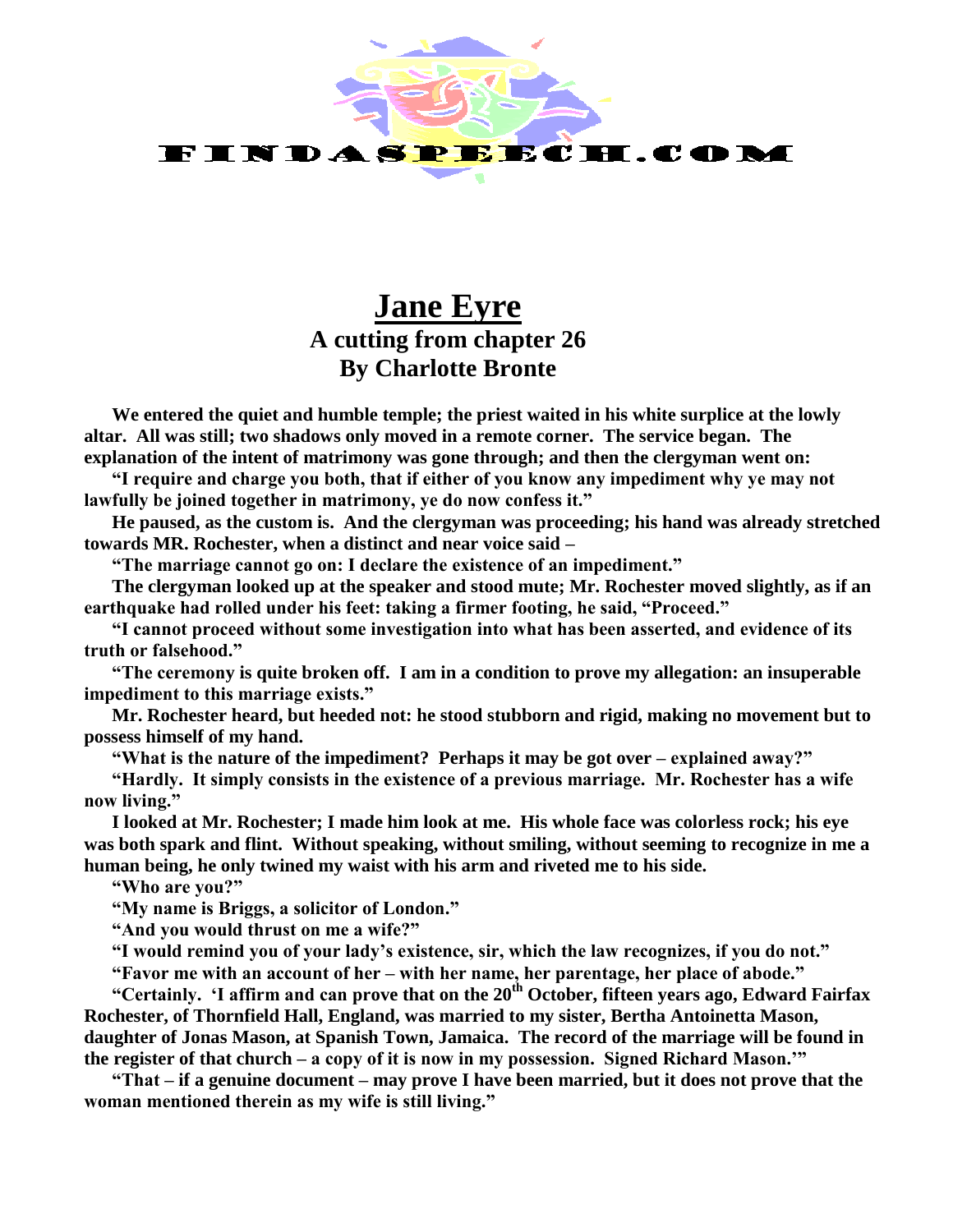## **Jane Eyre Page 2**

**"She was living three months ago."**

**"How do you know?"**

**"I have a witness to the fact, whose testimony even you, sir, will scarcely controvert."**

**"Produce him."**

**"I will. Mr. Mason, have the goodness to step forward."**

**The second stranger now drew near – it was Mason himself. Mr. Rochester turned and glared at him.**

**"What have** *you* **to say?"**

**An inaudible reply escaped Mason's white lips.**

**"The devil is in it if you cannot answer distinctly. I again demand what have you to say?" "Sir – sir, do not forget you are in a sacred place. Are you aware, sir, whether or not this gentleman's wife is still living?"**

**"She is now at Thornfield Hall. I saw her there last April. I am her brother."**

**"At Thornfield Hall! Impossible! I am an old resident in this neighborhood, sir, and I never heard of a Mrs. Rochester at Thornfield Hall."**

**"No! I took care that none should hear of it! Enough! Wood, close your book, and take off your surplice; there will be no wedding today. I have been married, and the woman to whom I was married lives! Bertha Mason is mad; and she came of a mad family; idiots and maniacs through three generations! Her mother was both a madwoman and a drunkard! – as I found out after I had wed the daughter: for they were silent on family secrets before. But I owe you no further explanation. Briggs, Wood, Mason, I invite you all to come up to the house and visit Mrs. Poole's patient, and** *my wife!* **This girl," he continued, looking at me, "knew no more than you, Wood, of the disgusting secret: she thought all was fair and legal, and never dreamt she was going to be entrapped into a feigned union with a degraded wretch, already bound to a bad, mad and embruted partner!** Come all of you – **follow!**"

**Still holding me fast, he left the church: the three gentlemen came after. At the front door of the hall we found the carriage.**

**"Take it back to the coach-house, John. It will not be wanted today."**

**At our entrance Mrs. Fairfax, Adel, Sophie and Leah advanced to meet and greet us.**

**"To the right about – every soul! Away with you congratulations! Who wants them? Not I – they are fifteen years too late!"**

**He passed on and ascended the stairs, still holding my hand, and still beckoning the gentlemen to follow him. He lifted the hangings from the wall, uncovering the second door: this, too, he opened. IN a room without a window, there burnt a fire. Grace Poole bent over the fire, apparently cooking something. In the deep shad, at the farther end of the room, a figure ran backwards and forwards. What is was, whether beast or human being, one could not, at first sight tell.**

**"Good morrow, Mrs. Pool! How are you? An how is your charge today?"**

**"Ah! Sir, she sees you!" exclaimed Grace. "You'd better not stay."**

**"Only a few moments, Grace: you must allow me a few moments."**

**"Take care, then, sir! – take care!"**

**The maniac bellowed: she parted her shaggy locks from her visage, and gazed wildly at her visitors. The three gentlemen retreated simultaneously. Mr. Rochester flung me behind him: the lunatic sprang and grappled his throat viciously, and laid her teeth to his cheek: they struggled. At last, he mastered her arms; Grace Poole gave him a cord, and he pinioned them behind her: with more rope, which was at hand, he bound her to a chair.**

**"That is my** *wife!* **And this is what I wished to have – this young girl, who stands so grave and quiet at the mouth of hell, looking collectedly at the gambols of a demon. Look at the difference!**